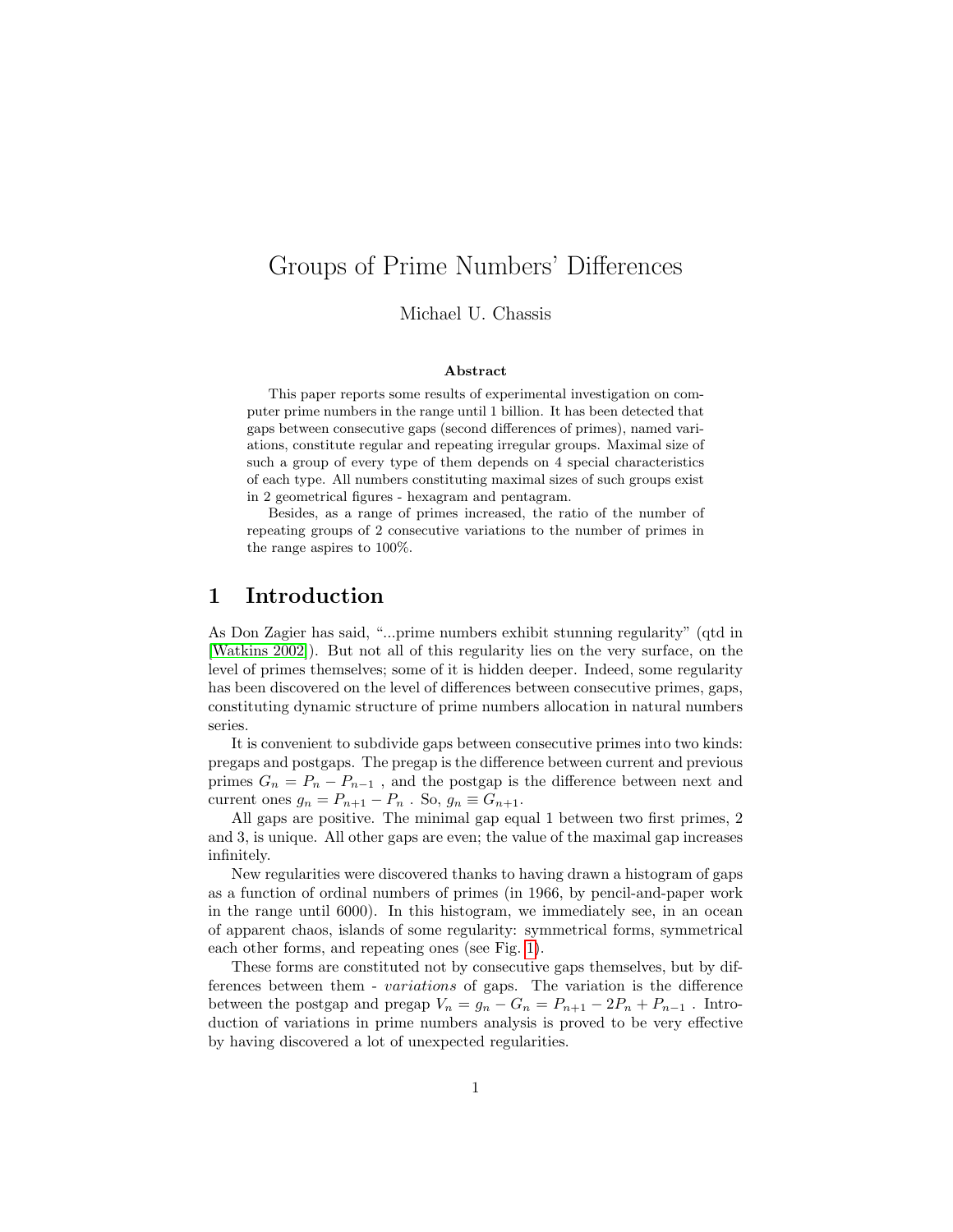| n  | Ρ              | G              | ٧              | Chart of gaps |                  |
|----|----------------|----------------|----------------|---------------|------------------|
| 1  | $\overline{a}$ |                |                |               |                  |
| 2  | 3              | 1              | 1              |               |                  |
| 3  | 5              | $\overline{2}$ | 0              |               |                  |
| 4  | 7              | 2              | 2              |               |                  |
| 5  | 11             | 4              | $-2$           |               |                  |
| 6  | 13             | $\overline{2}$ | $\overline{a}$ |               |                  |
| 7  | 17             | 4              | $-2$           |               |                  |
| 8  | 19             | 2              | 2              |               |                  |
| 9  | 23             | 4              | $\overline{2}$ |               |                  |
| 10 | 29             | 6              | $-4$           |               |                  |
| 11 | 31             | 2              | 4              |               | Symmetrical form |
| 12 | 37             | 6              | -2             |               |                  |
| 13 | 41             | 4              | $-2$           |               |                  |
| 14 | 43             | $\overline{2}$ | $\overline{2}$ |               |                  |
| 15 | 47             | 4              | $\overline{2}$ | .             |                  |
| 16 | 53             | 6              | 0              |               |                  |
| 17 | 59             | 6              | $-4$           | .             |                  |
| 18 | 61             | $\overline{2}$ | 4              |               |                  |
| 19 | 67             | 6              | -2             |               |                  |
| 20 | 71             | 4              | $-2$           |               |                  |
| 21 | 73             | 2              | 4              |               | Symmetrical      |
| 22 | 79             | 6              | $-2$           |               | each other       |
| 23 | 83             | 4              | 2              |               | forms            |
| 24 | 89             | 6              | $\overline{2}$ |               |                  |
| 25 | 97             | 8              | $-4$           |               |                  |
| 26 | 101            | 4              | $-2$           |               |                  |
| 27 | 103            | $\overline{2}$ | $\overline{2}$ |               |                  |
| 28 | 107            | 4              | $-2$           |               |                  |
| 29 | 109            | $\overline{2}$ | $\overline{a}$ |               |                  |
| 30 | 113            | 4              | 10             |               |                  |
| 31 | 127            | 14             | $-10$          |               |                  |
| 32 | 131            | 4              | 2              | .             |                  |
| 33 | 137            | 6              | $-4$           |               |                  |
| 34 | 139            | $\overline{2}$ | 8              |               |                  |
| 35 | 149            | 10             | $-8$           |               |                  |
| 36 | 151            | 2              | 4              |               |                  |
| 37 | 157            | 6              | 0              |               |                  |
| 38 | 163            | 6              | $-2$           |               | Repeating        |
| 39 | 167            | 4              | $\overline{2}$ |               | forms            |
| 40 | 173            | 6              | 0              |               |                  |
| 41 | 179            | 6              | $-4$           |               |                  |
| 42 | 181            | $\overline{a}$ | 8              |               |                  |
| 43 | 191            | 10             | -8             |               |                  |
| 44 | 193            | 2              | 2              |               |                  |
| 45 | 197            | 4              |                |               |                  |

<span id="page-1-0"></span>Figure 1: Histogram of gaps. (This histogram has been created with programs written by the author in Java and then formatted with MS Excel.)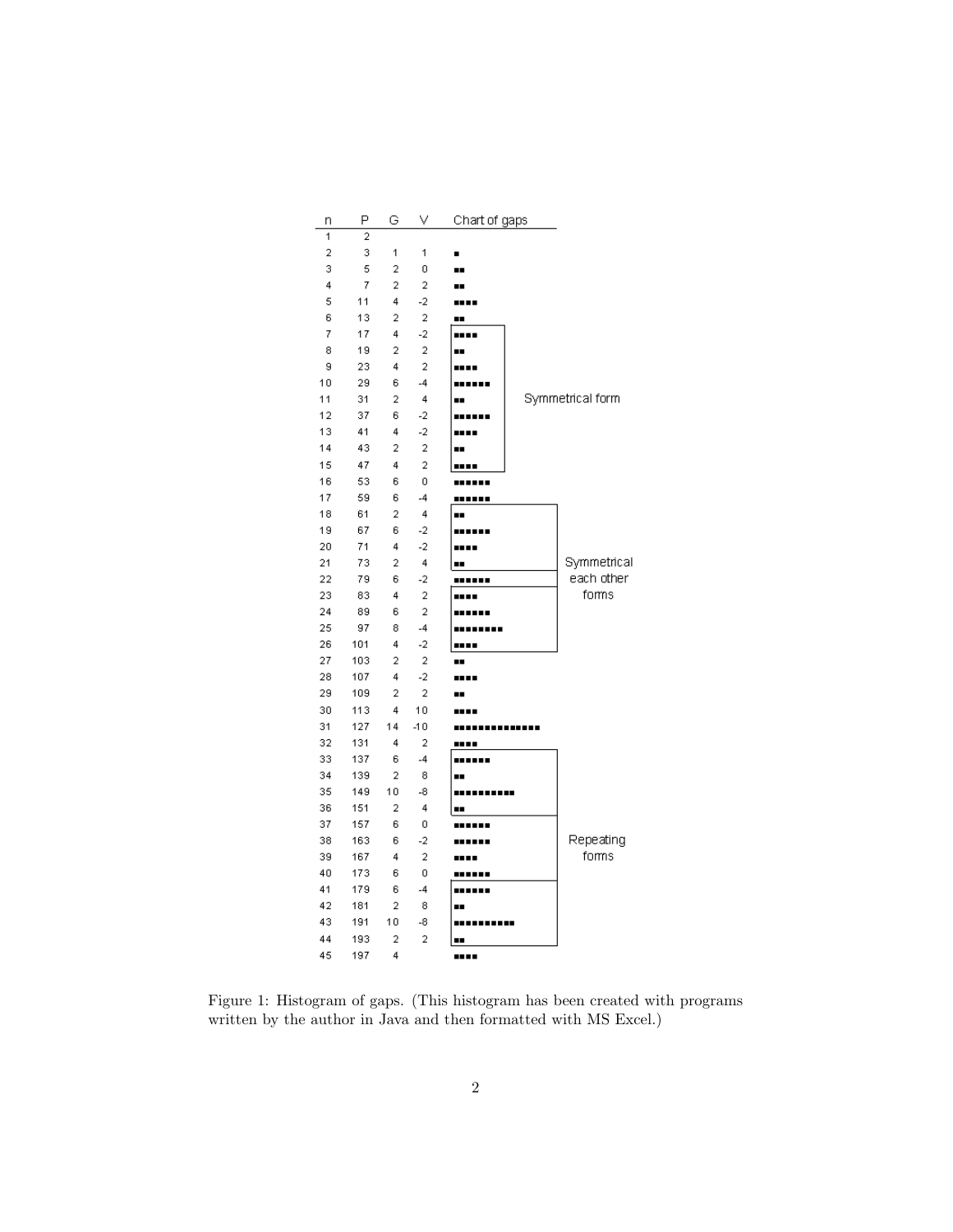There may be some remote analogy between the dynamic structure of discrete array of prime numbers and calculus if consider gap as the firs derivative and variation as the second one. However, each a prime has two gaps, a pregap and a postgap, but an only variation.

## 2 Regular and Repeating Irregular Groups

#### 2.1 Types of groups

Regular and repeating irregular groups of consecutive variations give the most meaningful new regularities of dynamic structure of prime numbers constituted by their gaps. The size of such a group is the number of consecutive variations in it except of groups having variations equal zero only what a size is the number of equal consecutive gaps.

All regular groups have symmetry, axial or polar (see Fig. [2\)](#page-2-0). Regular groups of any variations are symmetriads (a, b) having a horizontal axis of symmetry on the histogram of gaps and curls (c, d) having polar symmetry. Special ones are stairs (e) having equal variations (special kind of curls) and zigzags (f) having the same absolute values and alternating signs of consecutive variations (special kind of symmetriads of even size or curls of odd size). Finally, variations equal zero (equal gaps) constitute flats (g) (special kind of all previous kinds of regular groups).

| ш.<br><b>HEELEE</b> (a)    | ,,,,,,,<br>$\blacksquare$      | <br>(c)<br>                      | п.<br>(d)<br>------      |
|----------------------------|--------------------------------|----------------------------------|--------------------------|
| . .                        | ------------<br>,,,,,,,        | ,,,,,,<br>----------<br>,,,,,,,, | ,,,,,,,,<br>------------ |
| . .<br><b>BEREER</b> $(e)$ | . .<br><b>HEELER</b> $(f)$     | ,,,,,,                           | <b>HEREE</b> (g)         |
| ----------                 | . .<br>,,,,,,<br>. .<br>------ | ,,,,,,                           |                          |

<span id="page-2-0"></span>Figure 2: Histograms of regular groups of variations: symmetriads - (a) even, (b) odd; curls - (c) even, (d) odd; (e) stairs; (f) zigzags; (g) flats.

There are for regular groups: for even symmetriads  $V_{c-i} = -V_{c+i-1}$ ; for odd symmetriads  $V_{c-i} = -V_{c+i}$ ,  $V_c = 0$ , and all V and G are multiple of 6; and for even curls  $V_{c-i} = V_{c+i-1}$ ; for odd curls  $V_{c-i} = V_{c+i}$ ; for stairs  $V_i = V_{i+1}$ , and zigzags  $V_i = -V_{i+1}$  ; for flats all  $V=0$  , all  $G$  are multiple of  $6$  (here  $V_c$ and  $G_c$  are central variation and pregap).

Repeating groups constitute clusters of 3 kinds: levels, pairs, and foursomes. Flats having the same gaps constitute levels. Uniform symmetriads, curls, stairs, and zigzags, having horizontal symmetry each to other on the histogram of gaps, constitute pairs. Repeating irregular groups with the same set of variations,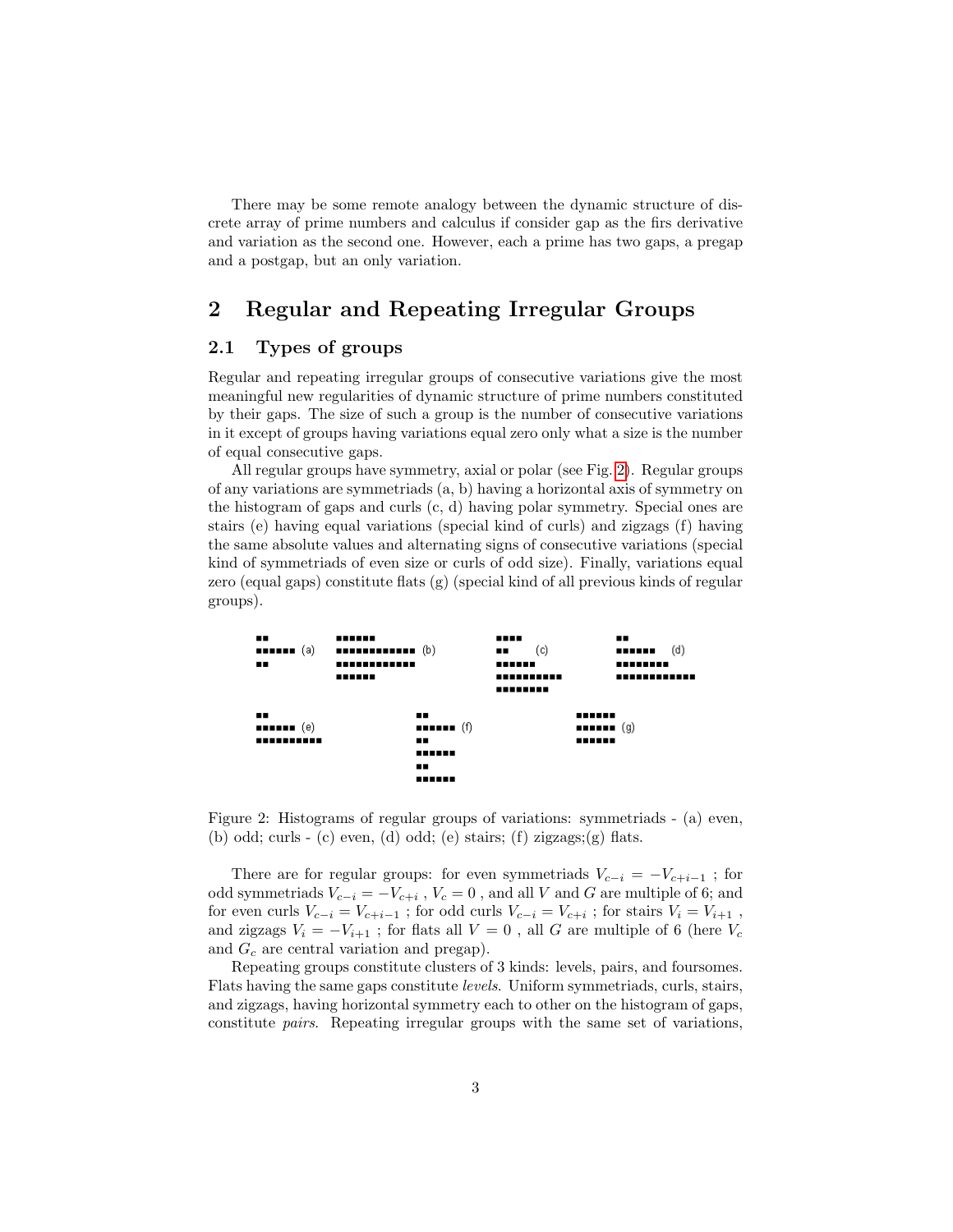having both horizontal and vertical symmetry each to other, do foursomes. Some repeating groups form groups of bigger size and some do not.

Irregular repeating groups constituting a foursome are of four kinds (see Fig. [3\)](#page-3-0): groups having the sequence of variations downward (from lesser prime to bigger one) - positive groups (main kind) and negative groups having the same variations with the reversed sign; antigroups having the reversed order of the sequence of variations (upward - from bigger prime to lesser one) - positive antigroups having the same variations with the reversed sign and negative antigroups having the same variations with the same sign.



<span id="page-3-0"></span>Figure 3: A foursome of irregular repeating groups.

#### 2.2 Maximal sizes of groups

Maximal sizes of regular and repeating irregular groups depend on special characteristics corresponding to their kind. These characteristics are: dynamic coefficient  $\delta$ , symmetry coefficient  $\sigma$ , size coefficient s, and gaps coefficient  $\gamma$ .

Dynamic coefficient  $\delta$  is equal 0 if the variations in a group do not change their values, 1 if they change their values and -1 if the signs of the consecutive variations alternate only. Symmetry coefficient  $\sigma$  is equal 0 if the group is irregular, 1 if the variations symmetrical of the center of a regular group have the same sign and -1 if they have the opposite sign; for special types it must be taken  $|\sigma|=1$ . Size coefficient s is equal 1 if the size of a group is odd and 2 if it is even; if the type of the group can have  $s = 1$  and 2 without changing its peculiarity it must be taken  $s = 2 - \sigma$  that is 1 for regular groups and 2 for irregular ones. Gaps coefficient  $\gamma$  is equal 1 if the pregap of a prime is equal to its postgap (one zero variation creates a group of 2 equal consecutive gaps) and 0 if it is not.

In the range until 1,000,000,000, the formula

$$
S_{max} = \gamma + \frac{s}{1+\gamma} \{6+6|\sigma| \frac{\delta+\sigma}{1+\gamma+s} + \frac{1}{2}\delta|\sigma|(\delta+|\sigma|)[6^{2-s+\frac{1}{4}(s-1)(s-2\delta)}-6+(2-s)]\}
$$

gives values of maximal sizes of every type of regular groups and of repeating irregular groups coinciding with real ones (see Tab[.1\)](#page-4-0) found by special programs (in Visual Basic 6.0 for regular groups, in  $C++$  for irregular repeating ones).

It is surprising greatly, all the numbers 2, 3, 6, 7, 10, and 12 there are in the hexagram constituted by 2 interlaced triangles and having exactly 6 vertices, 12 points, and 7 subfigures - 6 small triangles and 1 hexagon in the center, and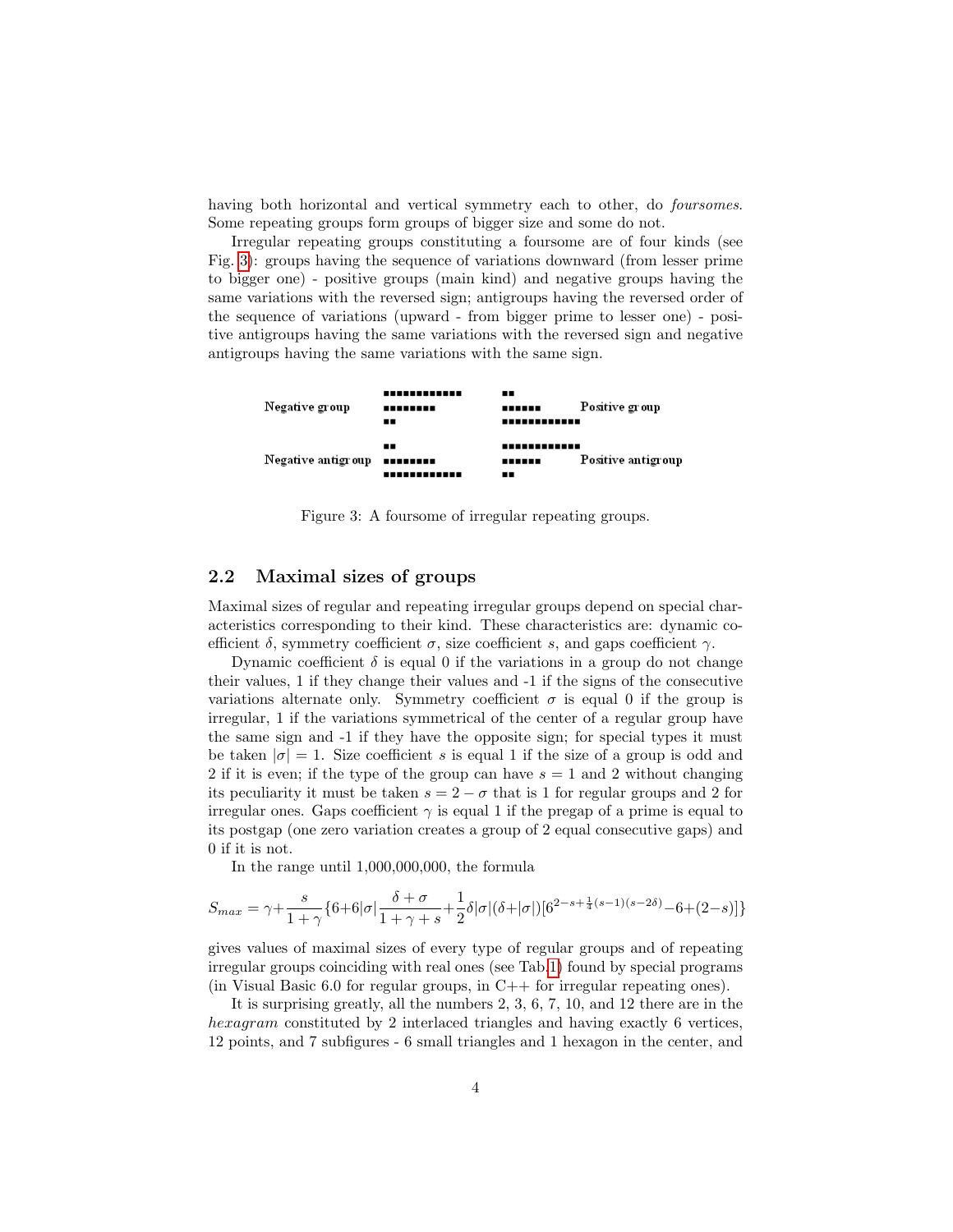| Type                | δ  | $\sigma$ | $\gamma$ |              | S              | $S_{max}$           |      |
|---------------------|----|----------|----------|--------------|----------------|---------------------|------|
|                     |    |          |          | $_{\rm Odd}$ | Even           | $_{\rm Odd}$        | Even |
|                     |    |          |          |              |                |                     |      |
| Symmetriads         |    | -1       | $\theta$ |              | 2              |                     | 12   |
| Curls               |    |          | $\Omega$ |              | $\overline{2}$ | $13(7+6)$           | 10   |
| Flats               | 0  |          |          |              |                | 5(number of gaps)   |      |
| Zigzags             | -1 |          | $\Omega$ |              |                | $6(2\times3)$       |      |
| <b>Stairs</b>       | 0  |          | 0        |              |                | $9(3^2)$            |      |
| Irregular repeating | 1  | 0        | 0        |              | $\overline{2}$ | 12(in the range)    |      |
| groups              |    |          |          |              |                | $until\ 3,000,000)$ |      |

<span id="page-4-0"></span>Table 1: Maximal sizes of groups.



Figure 4: Hexagram and pentagram.

the pentagram having 5 vertices, 10 points, and 6 subfigures - 5 small triangles and 1 pentagon in the center.

It was a great opportunity to find the maximal sizes of regular groups gradually in separate consecutive ranges (of 25 millions each on the authors computer). In every of them, the program for sifting primes uses smaller ones found before. Then, with a small overlap with previous range of primes, the programs written by the author calculate variations and find maximal sizes of every type of regular groups in this range. Such way it has succeeded to find them in the range until 1 billion. The fact that they do not change their values from 243,333,233 until 1,000,000,000 gives possibility to suppose they will not increase any more.

Unfortunately, the maximal size of irregular repeating group can be found only from the very beginning because any group may turn out to be repeating. Besides, the program for selecting them is much more complex and, therefore, runs slowly. Because of that, it has succeeded to find the maximal size of irregular repeating group in the range until 3 million only. But, the fact that it found in the range until 36,600 has not increased in the range until 3,000,000 gives possibility to suppose it will not increase in the range of primes until 1,000,000,000 and any more, too.

#### 2.3 Unique groups

Some the biggest groups in the range until 1,000,000,000 may be unigue. Such groups are:

1. The only biggest stars of size 9 with all variations equal -2 (see Fig. [5\)](#page-5-0).

2. The only biggest flat of size 5 with all gaps equal 30 (see Fig. [6\)](#page-5-1).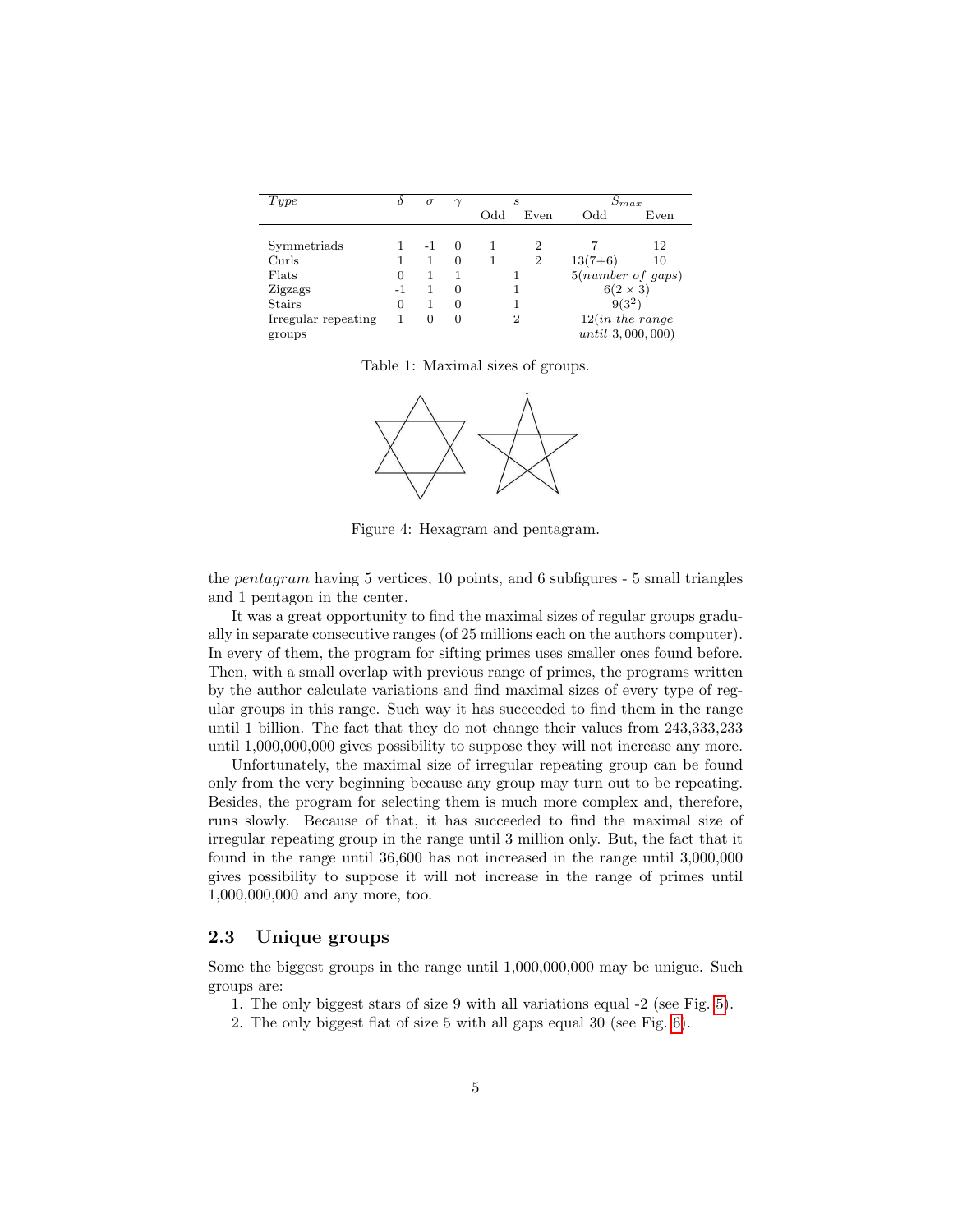

<span id="page-5-0"></span>Figure 5: The unique biggest Stairs



<span id="page-5-1"></span>Figure 6: The unique biggest Flat



<span id="page-5-2"></span>Figure 7: The unique biggest repeating irregular group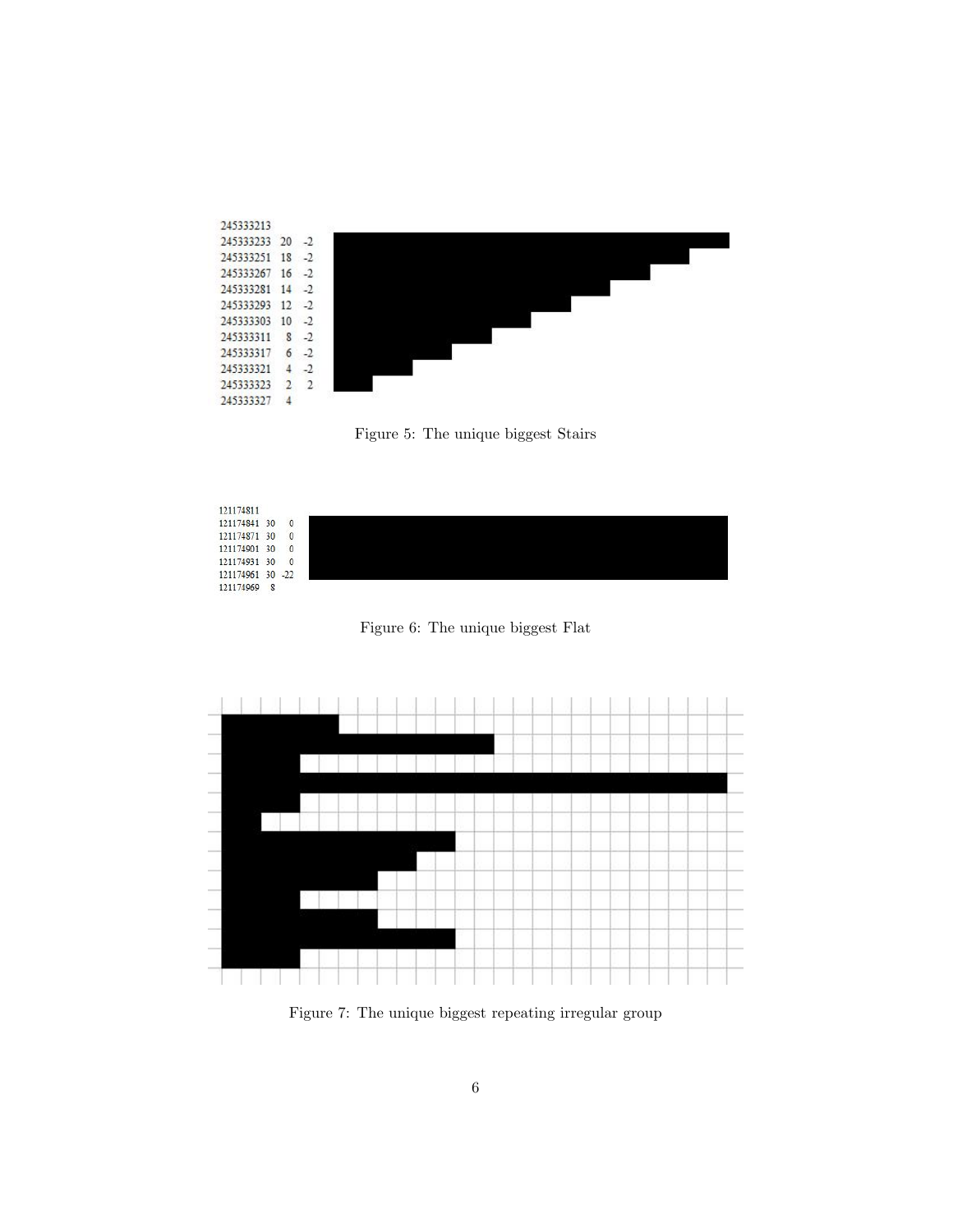3. The only foursome of size 12 found in the range of primes until 3.000.000 may be unique. It consist of two biggest positive repeating irregular groups with the variations  $+8-10+22-22-2+10-2-2+4+4-8$  (see Fig. [7\)](#page-5-2).; all of them are not multiple of 6. But, the beginning pregap of them both is equal 6. The first group begins from the prime  $P_{1473} = 12329$ , and the second one does from the prime  $P_{3868} = 36479$ .



#### 2.4 Statistics of regular groups in the range until 1,000,000

Figure 8: Regular groups in the range until 1,000,000.

| Size<br>Type  |       | 3     | $\overline{4}$ | ð   | 0   | −  | 8  | g        | 10 |
|---------------|-------|-------|----------------|-----|-----|----|----|----------|----|
| Symmetriads   | 6.728 | 54    | 109            |     | 96  |    | 14 |          | 5  |
| Curls         |       | 3.282 | 246            | 316 | -27 | 24 | 5  | $\Omega$ |    |
| <b>Stairs</b> | 4.427 | 466   | 46             | 5   |     |    |    |          |    |
| Flats         | 2,993 | 229   |                |     |     |    |    |          |    |
| Zigzags       |       | 425   | 51             | ð   |     |    |    |          |    |

Table 2: Regular groups in the range until 1,000,000.

Even symmetriads of the size 2 dominate; next are stairs of the size 2, then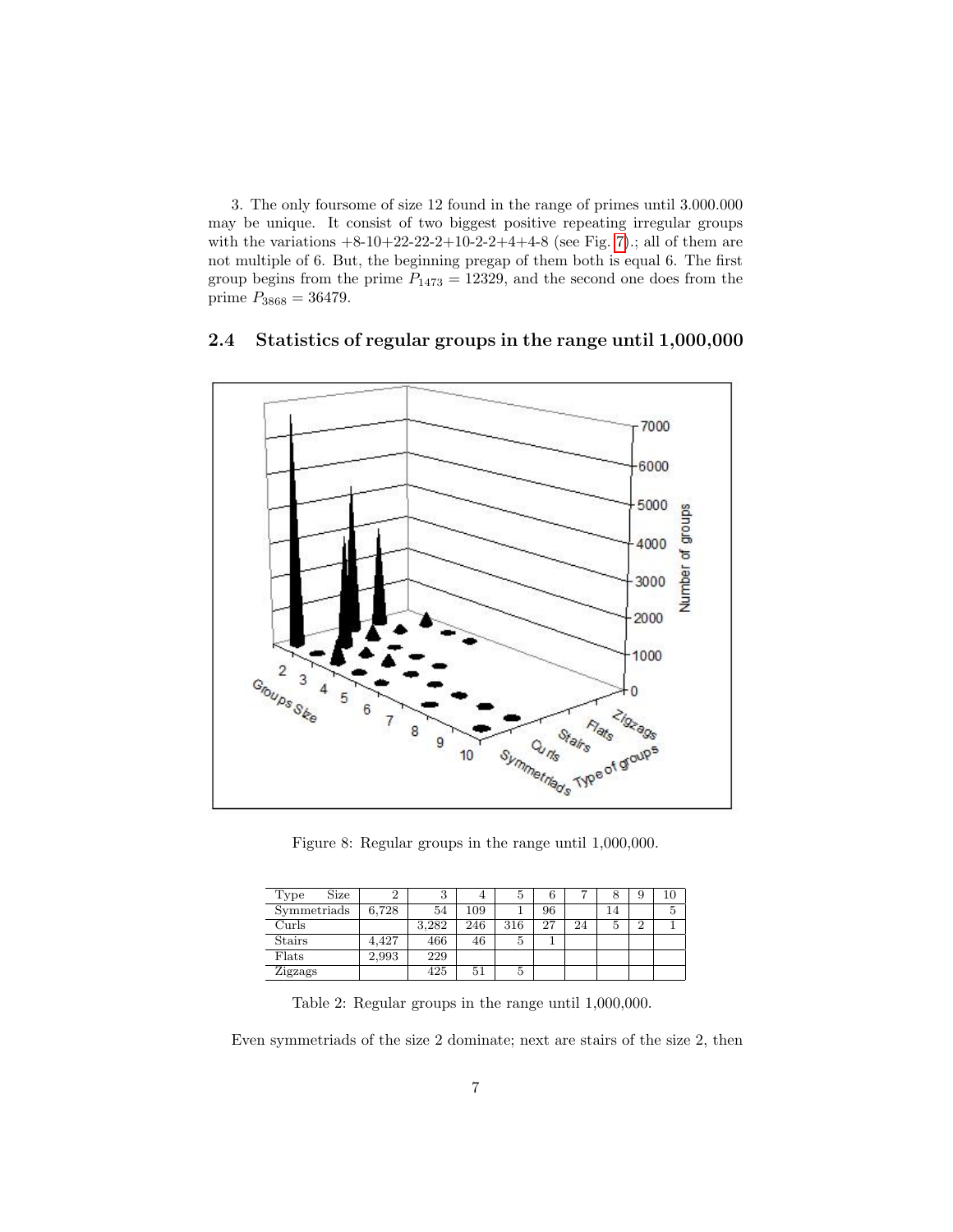odd curls of the size 3, and then flats of the size 2.

# 3 Statistics of numbers of clusters and groups inside them

### 3.1 Comparative statistics for the ranges until 100,000 and 1,000,000

As the range increases, the ratio of the number of repeating groups of the size of 2 to the number of primes in a range aspires to 100%, and the ratios of the numbers of repeating groups to the number of primes in a range increase for group sizes less or equal 6 and decrease for ones bigger than 6 (see Tab[.3\)](#page-7-0).

| Size     | Number of repeating |                    | Total number of groups      |           | Ratio of repeating groups $#$ |           |
|----------|---------------------|--------------------|-----------------------------|-----------|-------------------------------|-----------|
|          | groups clusters     |                    | in all clusters of the size |           | to primes $\#$ , $\%$         |           |
|          |                     | In the range until | In the range until          |           | In the range until            |           |
|          | 100,000             | 1,000,000          | 100,000                     | 1,000,000 | 100,000                       | 1,000,000 |
|          |                     |                    |                             |           |                               |           |
| $\bf{2}$ | 257                 | 674                | 9,492                       | 78,298    | 99                            | 99.75     |
| 3        | 1,119               | 4,942              | 8,538                       | 75,170    | 89                            | 95.76     |
| 4        | 1,617               | 12,283             | 5,547                       | 58,724    | 58                            | 74.81     |
| 5        | 878                 | 10,220             | 2,116                       | 27,661    | 22                            | 35.24     |
| 6        | 278                 | 3,269              | 591                         | 7,073     | 6                             | 9.01      |
| 7        | 88                  | 653                | 182                         | 1,331     | $\bf{2}$                      | 1.70      |
| 8        | 31                  | 141                | 62                          | 283       | 0.6                           | 0.36      |
| 9        | 13                  | 34                 | 26                          | 68        | 0.3                           | 0.09      |
| 10       | 5                   | 7                  | 10                          | 14        | 0.1                           | 0.02      |
| 11       | $\bf{2}$            | $\bf{2}$           | $\overline{\bf 4}$          | 4         | 0.04                          | 0.005     |
| 12       |                     | 1                  | 2                           | 2         | 0.02                          | 0.0025    |

<span id="page-7-0"></span>Table 3: Repeating groups in the range until 100,000 and 1,000,000.(The range until 100,000 has 9,590 primes, and one until 1,000,000 has 78,498 primes.)

Additionaly, the most diversity of repeating groups is for the size of 4.

#### 3.2 Some more statistics for repeating irregular groups

This is the statistics in the range until 100,000 for any foursomes (see Tab[.4\)](#page-8-0)and special types of them.

For some repeating irregular groups are part of ones of the bigger size, other ones constitute independent foursomes (see Tab[.5\)](#page-8-1).

Foursomes may have repeating irregular groups from 1 kind only till all 4 kinds. The latter ones are full foursomes (see Tab[.6\)](#page-8-2).

And, at least, some independent foursomes are full (see Tab[.7\)](#page-9-1).

The biggest foursomes number (maximal diversity of groups) are for any, independent, and full independent ones of the size 4. For full foursomes the biggest number of them is for the size 3.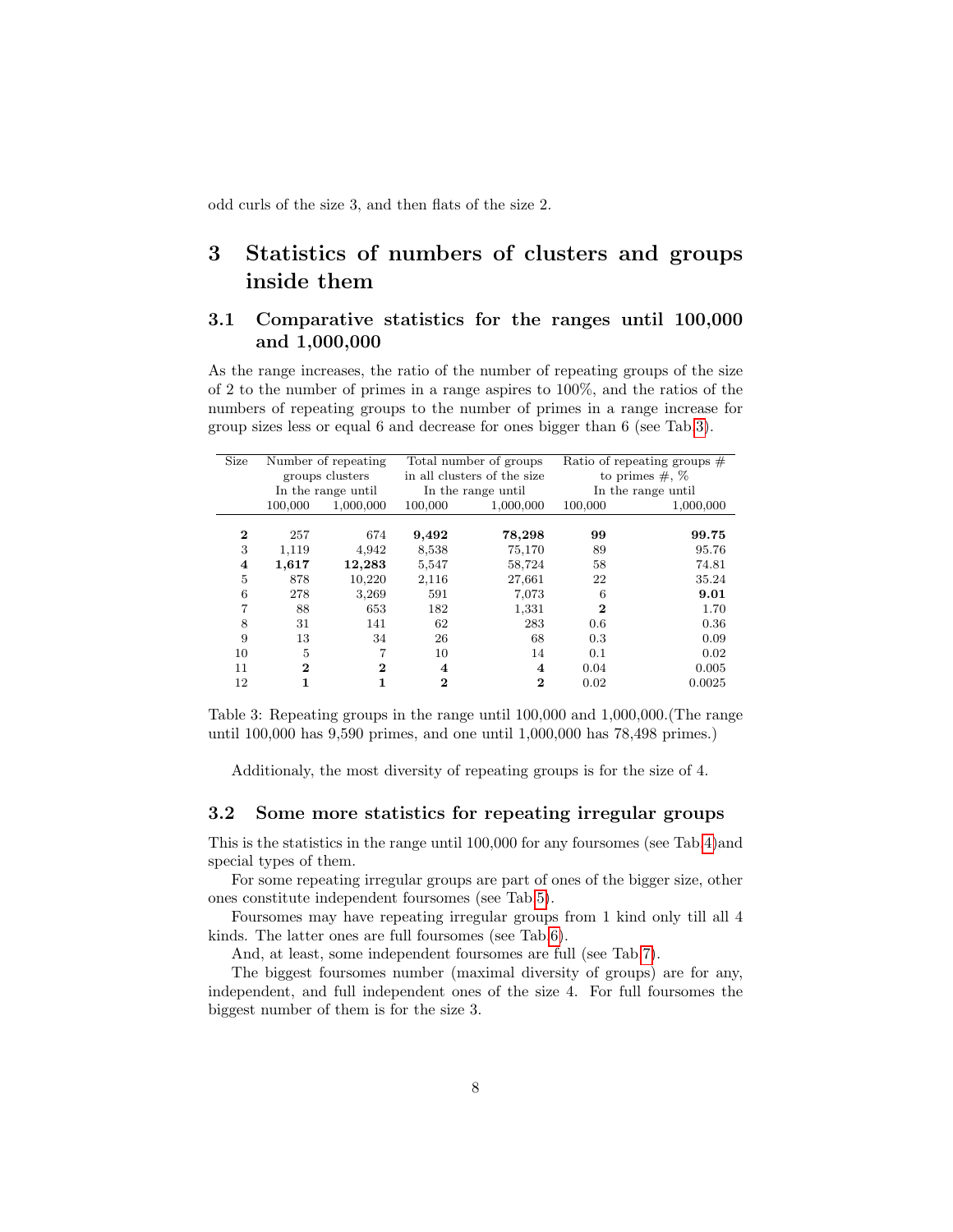| Size           | Number of      | Total number        |
|----------------|----------------|---------------------|
|                | foursomes      | of irregular groups |
|                |                | in all foursomes    |
|                |                | of the group size   |
| 2              | 230            | 7,812               |
| 3              | 1,059          | 7,957               |
| $\overline{4}$ | 1,580          | 5,384               |
| $\overline{5}$ | 871            | 2,092               |
| 6              | 277            | 588                 |
| 7              | 88             | 182                 |
| 8              | 31             | 62                  |
| 9              | 13             | 26                  |
| 10             | 5              | 10                  |
| 11             | $\overline{2}$ | 4                   |
| 12             |                | $\overline{2}$      |
|                |                |                     |

<span id="page-8-0"></span>Table 4: Number of any foursomes and groups in them

| Size           | Number of   | Total number of groups       |
|----------------|-------------|------------------------------|
|                | independent | in all independent foursomes |
|                | foursomes   | of the group size            |
| $\overline{2}$ | 111         | 293                          |
| 3              | 547         | 1,297                        |
| 4              | 917         | 2,085                        |
| $\bf 5$        | 493         | 1,053                        |
| 6              | 146         | 299                          |
| 7              | 41          | 83                           |
| 8              | 13          | 26                           |
| 9              | 5           | 10                           |
| 10             | 2           | 4                            |
| 11             |             |                              |
| 12             |             | 2                            |

<span id="page-8-1"></span>Table 5: Number of independent foursomes and groups in them

| Size | Number            | Total number          |
|------|-------------------|-----------------------|
|      | of full foursomes | of groups             |
|      |                   | in all full foursomes |
|      |                   | of the group size     |
| 2    | 85                | 6,779                 |
| 3    | 180               | 3,988                 |
| 4    | 84                | 916                   |
| 5    | 12                | 65                    |
| 6    |                   |                       |
|      |                   |                       |

<span id="page-8-2"></span>Table 6: Number of full foursomes and groups in them